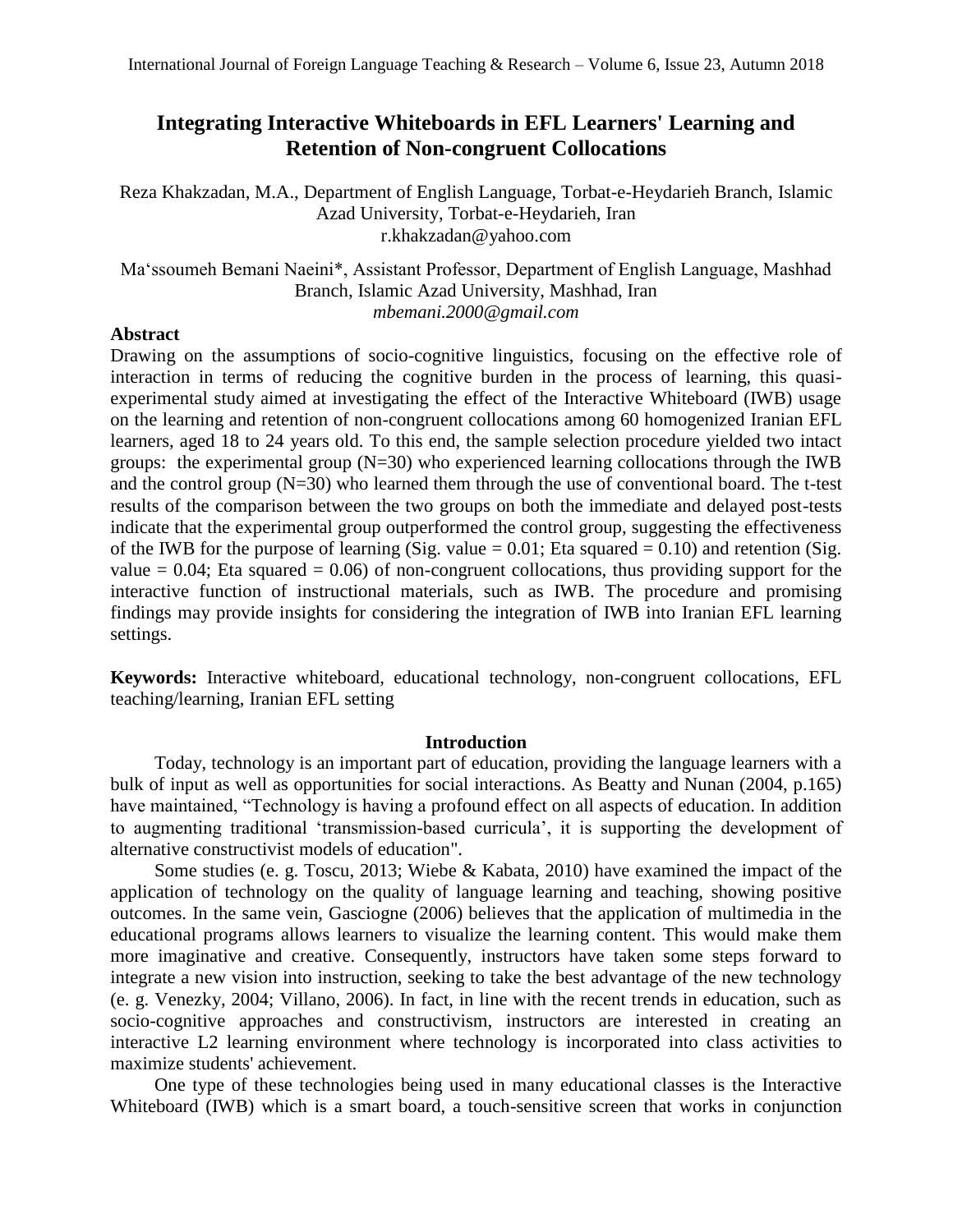with a computer and a projector. Many studies dealing with the interactive characteristics of the IWB have focused on the extent to which the use of such technology can contribute to collaboration. As such, IWB has found its way to pedagogical settings including a variety of academic fields. For instance, as Kennewell and Beauchamp (2007) have asserted, the interactivity of the device makes it possible for both teachers and learners to engage in spontaneous and collaborative instruction and learning. Due to the innovative options and capabilities of the IWB, learners can participate in group learning by using motivating features such as, images, simulations or animations which may add to the effectiveness of instruction. Alternatively, the learners can collectively watch a simulation of a mechanism and interpret it. During this activity, the words can be matched with their corresponding photos under the supervision of the teacher or in cooperation with their peers.

These features are in line with the implications of the social constructivist theory. Smith, Higgins, Wall, and Miller (2005) have maintained that the main contribution of technology is concerned with its ability to create interactions for the pedagogical purposes. However, mere interaction with the whiteboard (whether individual or collective) by itself would not lead to an effective interaction. In fact, the instructor's role is of enormous importance when they try to organize and prepare the content for obtaining the intended results through purposeful interaction with the IWB (Glover & Miller, 2007).

In sum, not only has IWB made a great contribution to revolutionizing teacher-led lessons, as pointed out by Ur (2012), but also it plays a role in establishing interactions in the classroom. Socio-cognitive interactivity, as a result of both individual and collective interaction, can be developed and enhanced during the application of the IWB. This kind of interaction emanates from the joint brainstorming of the teacher and learners and/or between the learners themselves to co-construct the knowledge (Levy, 2002; Somekh, et al., 2007).

It goes without saying that most often language learners find it very challenging when they encounter new vocabulary items. One may attach enormous importance to vocabulary learning as one of the most important language components (Gass & Selinker, 2008). Nation (2001) has argued that vocabulary acquisition impacts the process of learning a language and enormously improves communication. In the same vein, when it comes to learning collocations, it appears to be even more challenging and problematic. In fact, educators studying vocabulary have put emphasis on the essential role of word combinations, commonly known as formulaic language. For instance, Conklin and Schmitt (2007) conclude that language makes widespread use of these formulaic expressions in its discourse, making a distinction between the language of native speakers and that produced by non-native speakers.

Moreover, collocation is believed to pave the way for less cognitive demands on language learners in terms of second language production and processing in a sense that all a learner has to do is to remember some prefabricated chunks of words (Conklin & Schmitt, 2008). As such, collocations are believed to be important in speech because of their role as a facilitator of the cognitive processes, which allows more effortless, fluent communication (Hill, 2000). Thus, it goes without saying that the inclusion of collocations in the syllabus of EFL classes is essentially required.

Despite the rising recognition of the importance of knowing collocations as an indispensable element of second language acquisition, studies conducted on collocations show that these items pose inherent challenges and problems to the second language learners. In particular, non-congruent collocations which lack translation equivalents in the first language appear to be even more problematic for EFL learners due to the premises of the strong version of Contrastive Analysis Hypothesis (CAH) (Howarth, 1998).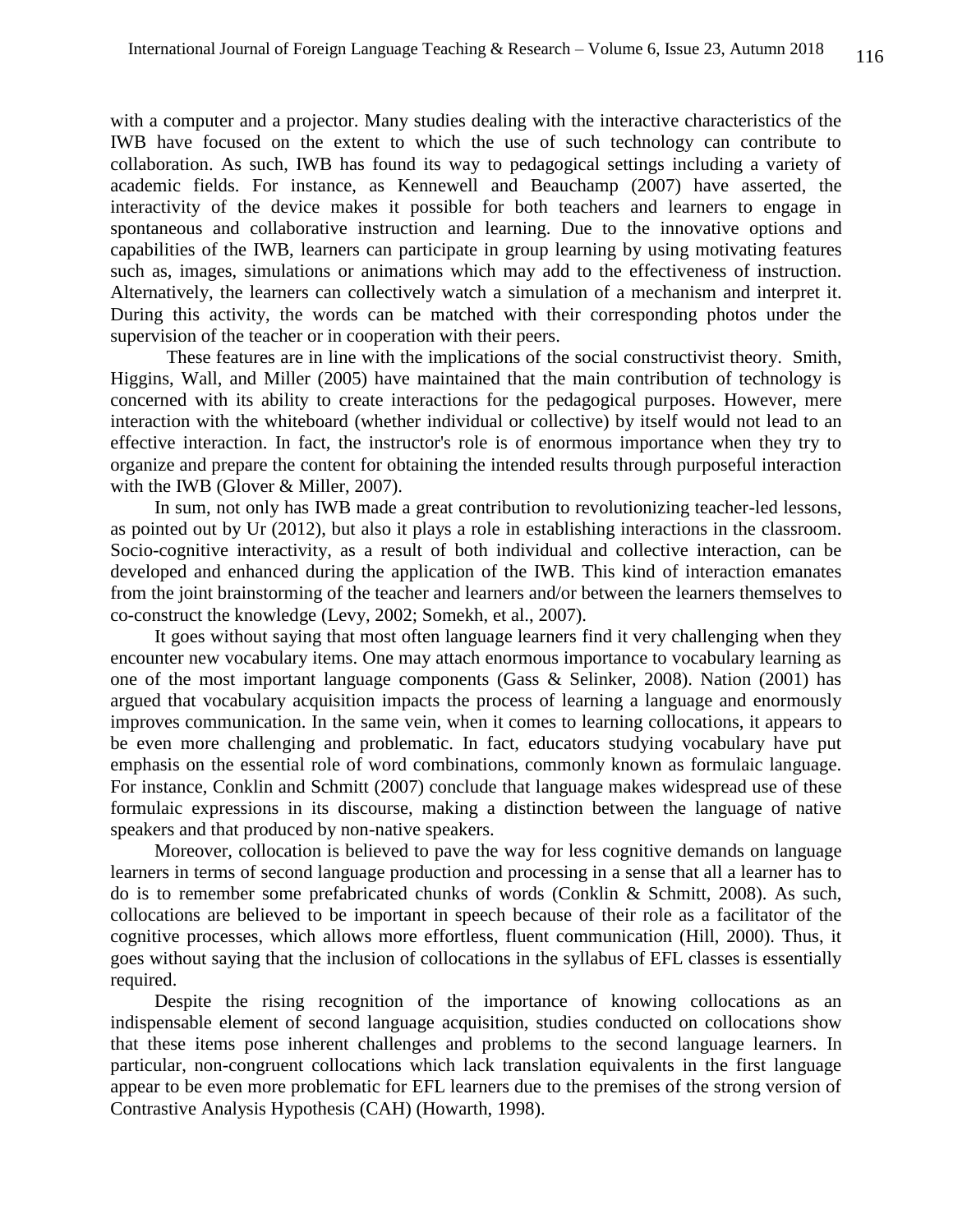Another issue related to vocabulary learning is retention. As Khabiri and Pakzad (2012) state, retention refers to the act of continuing to recall something from a lesson after a while. When it comes to learning new words, collocations, in particular, the learner's main concern is how to deal with the challenge of retaining the learned items in memory for a longer period of time. Here, the use of technology may be of benefit to the learning and retention of the materials. In this regard, according to Reid (2002), the integration of technology changes the traditional ways of teaching by bringing about more creativity in the instructional materials to be used and the way they can be taught, leading to more efficient learning and retention.

In sum, as inspired by the assumptions proposed by social constructivism and sociocognitive interactivity, one comes to the realization that interaction could be the key element of enhancement in the process of L2 learning. And it is assumed that while using the IWB, EFL learners interact with the interesting materials, content and activities to the extent that they develop a sense of understanding on their own. Such autonomous process may then be reinforced through interaction with peers and teachers by receiving feedback. It can also be hypothesized that due to the importance given to collocations in terms of the role they have in reducing the cognitive burden on one hand and the assumed effective function of the IWB for the same purpose, on the other, the integration of such technology into EFL learning setting may facilitate the task of collocation learning and retention. It is in the lieu of such views that the current study aims at investigating the matter.

#### **Literature Review**

As it holds true with the emergence of any innovation, research in the area of education, too, has increasingly embraced the integration of technology. Along with the increased demand for learning a second language, there has been a focus on technology use among language educators to increase the learners' interaction with teachers, with other learners, and with the materials. This focus originated from the shift of paradigm toward communicative-based approaches and later on was triggered in post-modernism with the rise of constructivist approaches (Richards, 2006); thus, calling for the use of more sophisticated technology including Interactive Whiteboard (IWB).

The first IWB was manufactured by SMART<sup>®</sup> Technologies Inc. in 1991. Through this technology, the digital photos are shown on the board, using a digital projector so that these images can be adjusted and manipulated. The users can operate and control the software and applications used in the whiteboard, both from the computer and from the board. Moreover, the learners are able to insert notations and highlight the texts through using a digital pen or a highlighter. The teacher or the learner can operate and manipulate the applications which are displayed on the screen using their fingers. It is also possible for the user to insert and manipulate the input. They can save their inputs and notes and print them, as well. These inputs can also be distributed among the other learners (Venezky, 2004).

According to Hall and Higgins (2005), IWB is believed to improve the quality and performance of current technologies in that it enhances interactivity through educational technology. This makes it superior to traditional media, such as PowerPoint presentations. According to Türel & Johnson (2012, p. 381), "Considering the possible advantages of IWB, teachers can enrich their instructions with various instructional strategies and techniques and, therefore, increase students' attention, motivation, participation, and collaboration by means of an IWB".

As a matter of fact, one can examine interaction on an individual level or collective level in the context of the classroom. The individual interaction is based on the assumption that learners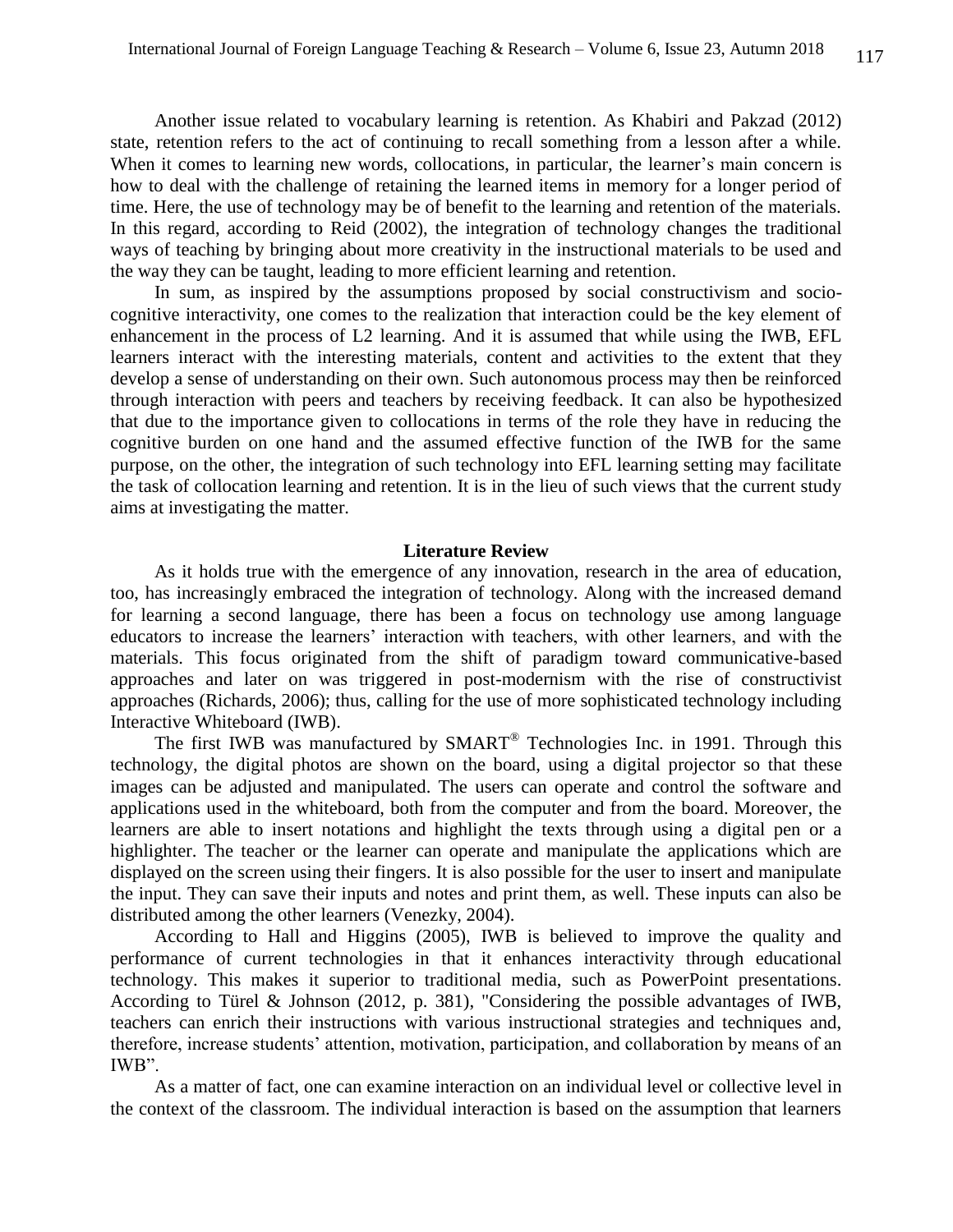are interested in interacting with the board. This allows them to interact with the content and focus on in their personal learning. According to Smith, Higgins, Wall, and Miller (2005), such a type of interactivity is concerned with many skills used by the students, such as the activation of previous knowledge, the ability to think critically, the ability to interpret, the power of analysis, reasoning and making sense of information. As for the collective interaction, interactivity involves the exchange of knowledge and data among the peers in a group. This means that students will engage in interaction with their peers, forming small or large groups to find a solution or to do a task. Thanks to such interactive atmosphere, learners can come to perceive the real value of the discourse through collaboration and participation. Here, the instructor needs to manage the learning environment as the learners are immersed in their learning, inquiring, exploring, and constructing knowledge under the supervision of the instructor (Lim-Fong, 2010).

Therefore, the key element associated with the IWB is the capacity of socio-cognitive interactivity which has been fully encouraged by social-cognitive schools of thought, mainly social constructivism (e. g. Armstrong et al., 2005; Dhindsa & Emran, 2006; Glover & Miller, 2007; Schmid, 2008). There are a number of studies who have particularly supported such feature of the IWB. For instance, a study conducted by Levy (2002) showed that when learners apply IWBs to present their own work, it turns into a focal activity in which discussion between learners and instructors or among learners themselves, as well as providing feedbacks are dominant. This creates more time for interaction between the learners and instructor during taskrelated activities. Another investigation carried out by Somekh et al. (2007) indicated that using the IWB, learners can direct their attention to the participation in the whole lesson. Thus, given the influential role of the IWB as a pedagogical instrument in learning settings, EFL/ESL educators believe that it also holds true with teaching collocations.

As literature informs us, it is conceivable that collocations are the building blocks of the second language fluency as it allows more smoothness and fluidity while speaking. In addition, as Hsu and Chiu (2008) argue, lack of ability to correctly apply collocations highlights L2 learners' foreign-soundness. As Nesselhauf (2003) maintained, "collocations not only enhance accuracy but also fluency" (p. 223). Moreover, a review of the literature reveals that collocations pose important challenges for learners even at the most advanced levels of proficiency (e. g. Bahns & Eldaw, 1993; Bardovi-Harlig, 2002; Granger, 1998; Howarth, 1998; Nesselhauf, 2003).

A bulk of research shows that non-congruent collocations which lack translation equivalents in the first language create even much more challenges for second language learners than congruent (Bahns & Eldaw, 1993; Granger, 1998; Nesselhauf, 2003). One of the reasons that account for such difficulty is the phenomenon of L1 transferability (Mongkolchai, 2008; Yumanee, 2012). In fact, the reliance on the L1 may reflect learners' assumption that there is a one-to-one agreement between L1 and L2 collocation choices. As long as differences exist between linguistic units across languages, the negative transfer is likely to appear, causing learners to produce erroneous L2 combinations (Ellis, 2008; Gass & Selinker, 2008).

The realization of the importance of the issue notwithstanding, few studies have examined non-native speakers' use of collocations, especially non-congruent ones. Nesselhauf (2003) argues that these studies are few and unreliable. In the Iranian context of ELT, too, to the best knowledge of the authors, there is no investigation into the learning of non-congruent collocations. Thus, given the scarcity of research on non-congruent collocations in the context of Iranian EFL, on one hand, and concerning the potential positive effect of the IWB on noncongruent collocations learning and retention, on the other, this study aimed at examining the possible existence of such effect by posing the following research questions: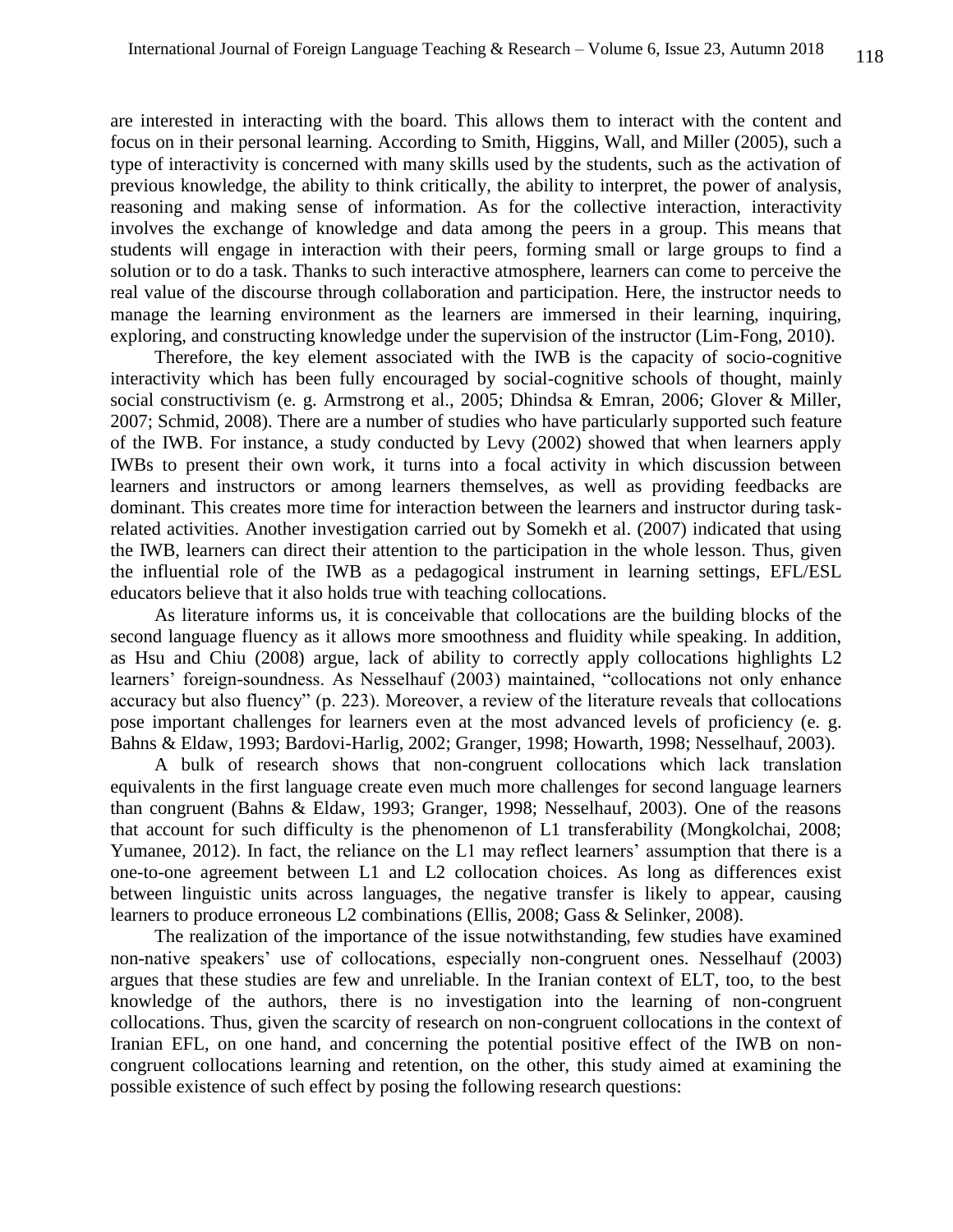Q1: To what extent does the use of IWBs have an effect on Iranian Intermediate EFL learners' learning of non-congruent collocations?

Q2**:** To what extent does the use of IWB have an effect on Iranian Intermediate EFL learners' retention of non-congruent collocations?

#### **Methodology**

## **Participants and Setting**

The participants of this study were initially 90 adult Iranian EFL learners available from 20 intermediate classes in private language institutes. These learners were randomly selected upon the alphabetical order of their family names. They were given a Preliminary English Test (PET), the results of which were used to homogenize the participants of the study in terms of overall language proficiency level. To do so, only those participants whose scores fell within the range of one standard deviation above and below the mean were chosen for the purpose of this study. Following that, 30 of these learners were randomly assigned to an experimental group and the other thirty, to a control group. This randomization was administered by assigning every other student from the roll to either group. All the participants were male learners and were studying English for the purposes of finding a better job, pursuing their studies or immigrating to an English speaking country. They ranged in age from 18 to 24.

## **Instruments and Materials**

A preliminary English Test (PET) was administered to make sure that the learners were homogenous with respect to their language proficiency. It is a proficiency test developed by Cambridge ESOL for intermediate learners. An inter-rater reliability was established for the speaking and writing sections of the test and the Cronbach's Alpha was used to determine the reliability of listening and reading sections. All the reliability analyses were done on a pilot sample of 30 language learners with similar characteristics to the actual participants of the study.Table 1 shows the results of the Cronbach's Alpha. According to the results of the pilot study, the reliability index of PET was above 0.70 indicating the reliability of the PET for the purpose of the current study.

|                        | <b>Table 1.</b> Reliability Analysis of PET Using Cronbach S Alpha |                                        |       |                         |            |  |  |  |  |  |
|------------------------|--------------------------------------------------------------------|----------------------------------------|-------|-------------------------|------------|--|--|--|--|--|
| Cronbach's Alpha Based |                                                                    |                                        |       |                         |            |  |  |  |  |  |
|                        |                                                                    | Cronbach's Alpha on Standardized Items |       | Minimum Maximum Mean SD |            |  |  |  |  |  |
| PET Pilot 0.86         |                                                                    | 0.85                                   | 37.00 | 63.00                   | 52.75 6.74 |  |  |  |  |  |

**Table 1.** *Reliability Analysis of PET Using Cronbach's Alpha*

Another instrument used in this study was a Vocabulary Knowledge Scale (VKS) proposed by Paribakht and Wesche (1993) who have included five levels or stages on the scale to determine the acquisition rate of individual words:

I do not remember having seen this word before.

I have seen this word before, but I do not know what it means.

I have seen this word before, and I think it means \_\_\_\_\_\_. (Synonym or antonym).

I know this word. It means \_\_\_\_\_\_. (Synonym or antonym)

I can use this word in a sentence:

The rating process of the VKS scale varies from the total unfamiliarity, through the recognition of the word and some ideas about its meaning, to the ability to use the word in a sentence with grammatical and semantic accuracy.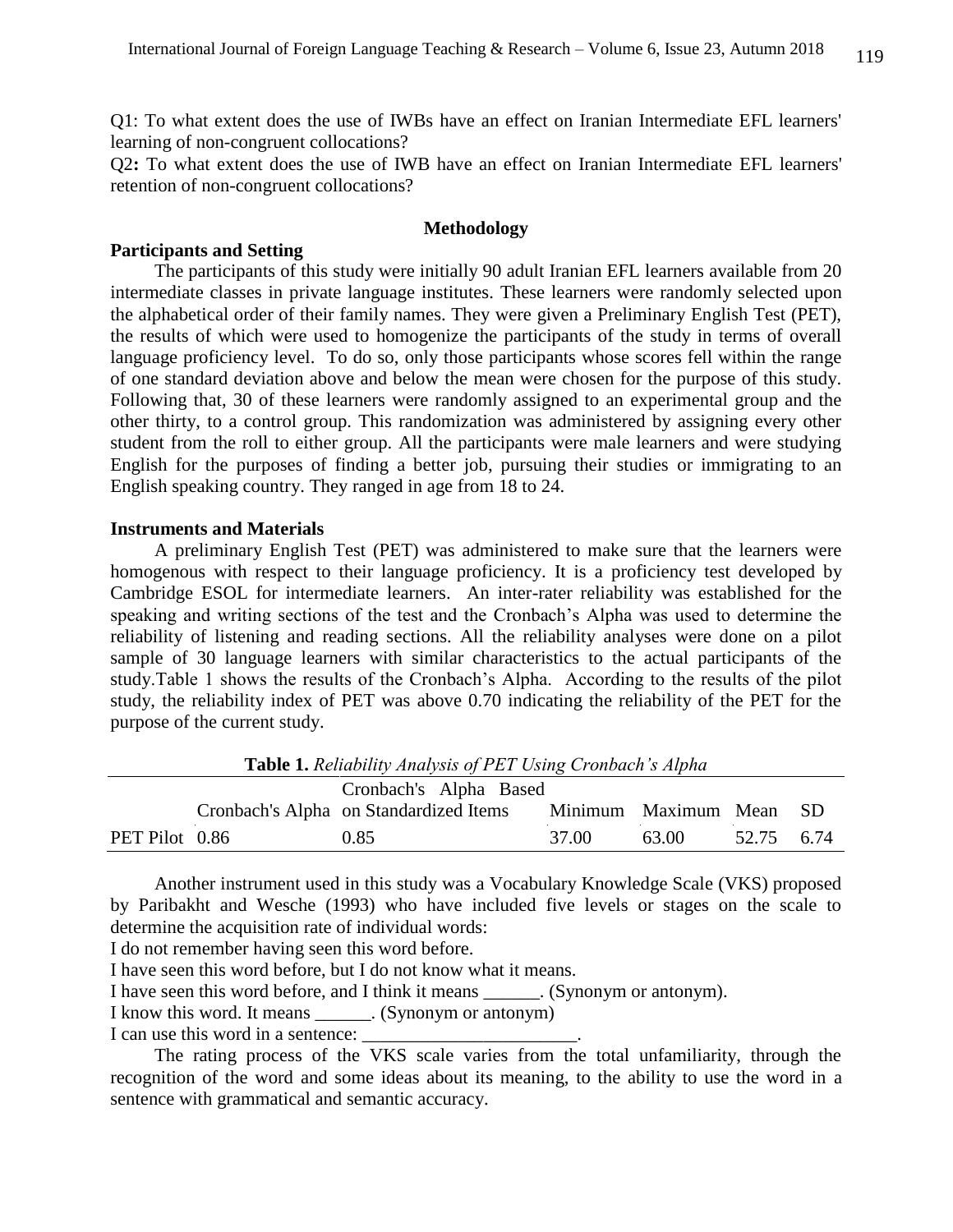It was used as a criterion to select those non-congruent collocations that learners were unfamiliar with. To this end, 100 non-collocations were chosen from ten units of "Collocations in Use". In the next stage, ten experienced English language teachers with at least 5 years of teaching experience at the intermediate level of language proficiency were asked to rate the items so that the non-congruent ones could be determined. Based on the measures proposed in the VKS scale, the list was reduced to 80.

Then, the scale was translated into Persian to remove any chances of ambiguity in this respect. Having received a copy of the translated scale, the learner participants were asked to choose the items which would fit best in the first two descriptions above, suggesting unfamiliarity. The teacher researcher monitored the learners while doing the activity to assure that they were on the right track. They came up with a list of 40 unfamiliar non-congruent collocations. The rationale behind this procedure was to prevent distorting the effect of IWB procedure.

Also, the teacher-researcher devised a multiple choice test of non-congruent collocations to be used as a post-test (available upon request). In doing so, all 40 identified non-congruent collocations were included in the test. The validity of the test was determined through the employment of a "differential experiment" procedure. Then, the test was administered to two different groups of learners, i.e. pre-intermediate and upper-intermediate students. The obtained scores were analyzed, using an Independent Samples t-test. Table 2 illustrates the results of this test.

| <b>Lable 2.</b> Results by the validation 1 Focess |                                     |       |      |      |      |  |  |  |
|----------------------------------------------------|-------------------------------------|-------|------|------|------|--|--|--|
|                                                    | Group                               | Mean  |      |      | Sig. |  |  |  |
| Non-congruent                                      | Pre-intermediate                    | 14.96 | 2.59 | 1.38 | 0.00 |  |  |  |
|                                                    | Collocation Test Upper-intermediate | 31.51 | 3.28 |      |      |  |  |  |

**Table 2.** *Results of the Validation Process*

As shown in Table 2, the significance level is 0.00 which is lower than the confidence level of 0.05, suggesting a significant difference between the two sets of mean scores, i.e. the upperintermediate learners outperforming the pre-intermediate ones. Therefore, it could be inferred that the test measured the intended construct for which it had been developed; hence, the validity of the test is established.

Also, the statistical procedure of test-retest was employed to assure the reliability of the test. To this end, the test was administered twice to the upper intermediate learners with a time interval of 15 days. Then, the results of Pearson correlation coefficient analysis showed an acceptable reliability index. As Table 3 indicates, the reliability index is 0.961 at the confidence level of 0.01 which shows that the test enjoys a satisfactory level of the reliability index.

| <b>Table 3.</b> Results of the Reliability Test   |                                             |  |  |  |  |  |
|---------------------------------------------------|---------------------------------------------|--|--|--|--|--|
|                                                   | First Administration of the vocabulary test |  |  |  |  |  |
| Second Administration of Pearson Correlation 0.96 |                                             |  |  |  |  |  |
| the<br>Non-congruent Sig. (2-tailed)              | $0.00\,$                                    |  |  |  |  |  |
| <b>Collocation Test</b>                           | 30                                          |  |  |  |  |  |

**Table 3.** *Results of the Reliability Test*

As for the instructional material, English Collocations in Use, written by McCarthy and O'Dell (2006) was used. The book contains sixty units covering different topics through which a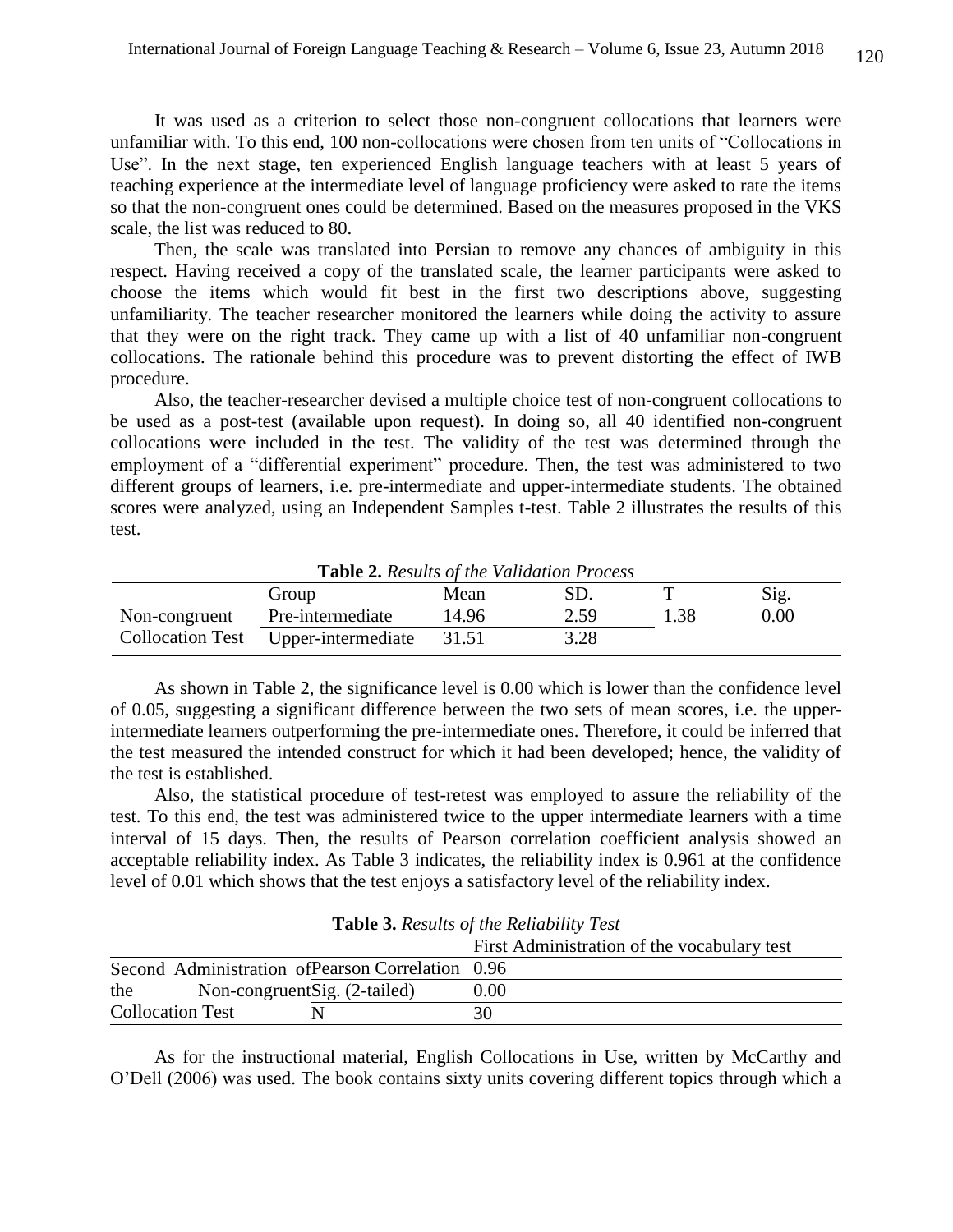lot of collocations are presented. Exclusively for the treatment, an Interactive White Board, measuring 1.50 m×1 m, was used along with a digital pen, a projector, and a laptop.

## **Procedures**

As stated in the previous section, initially 90 language learners at the intermediate level were selected based on their availability. Then, their PET scores were used as the criteria to establish the homogeneity of the participants in terms of English language proficiency. Table 4 shows the descriptive statistics of the 90 intermediate language learners' scores on PET.

| <b>Table.</b> Descriptive Statistics of the 90 Language Learners' English Proficiency |    |         |         |       |                       |  |  |  |
|---------------------------------------------------------------------------------------|----|---------|---------|-------|-----------------------|--|--|--|
|                                                                                       | N  | Minimum | Maximum | Mean  | <b>Std. Deviation</b> |  |  |  |
| <b>PET</b>                                                                            | 90 | 55.00   | 85.00   | 69.90 | 6.70                  |  |  |  |
| Valid N (listwise)                                                                    | 90 |         |         |       |                       |  |  |  |

Table 4 shows that the participants obtained a mean score of 69.90 out of 90 (SD=6.70) on PET. Figure 1 illustrates the distribution of PET scores obtained by the sample of this study.



**Figure 1***. Distribution of PET Scores Among the 90 Participants*

As seen in Figure 1, the mean scores obtained from PET can be a good indicator of central points of distributions, suggesting a normal distribution. To assure the homogeneity of the sample, those students whose PET scores fell within the range of mean score  $\pm 1$  SD were derived out from the pool of 90 English L2 learners. Table 5 shows the descriptive statistics of the homogenized sample.

|                        |    | Minimum | Maximum | Mean  | <b>Std. Deviation</b> |
|------------------------|----|---------|---------|-------|-----------------------|
| <b>PET</b> Homogenized | 60 | 64.00   | 76.00   | 70.18 | 3.34                  |
| Valid N (listwise)     | 60 |         |         |       |                       |

**Table 5.** *Descriptive Statistics of the Scores Within the Mean Score, ±1 SD*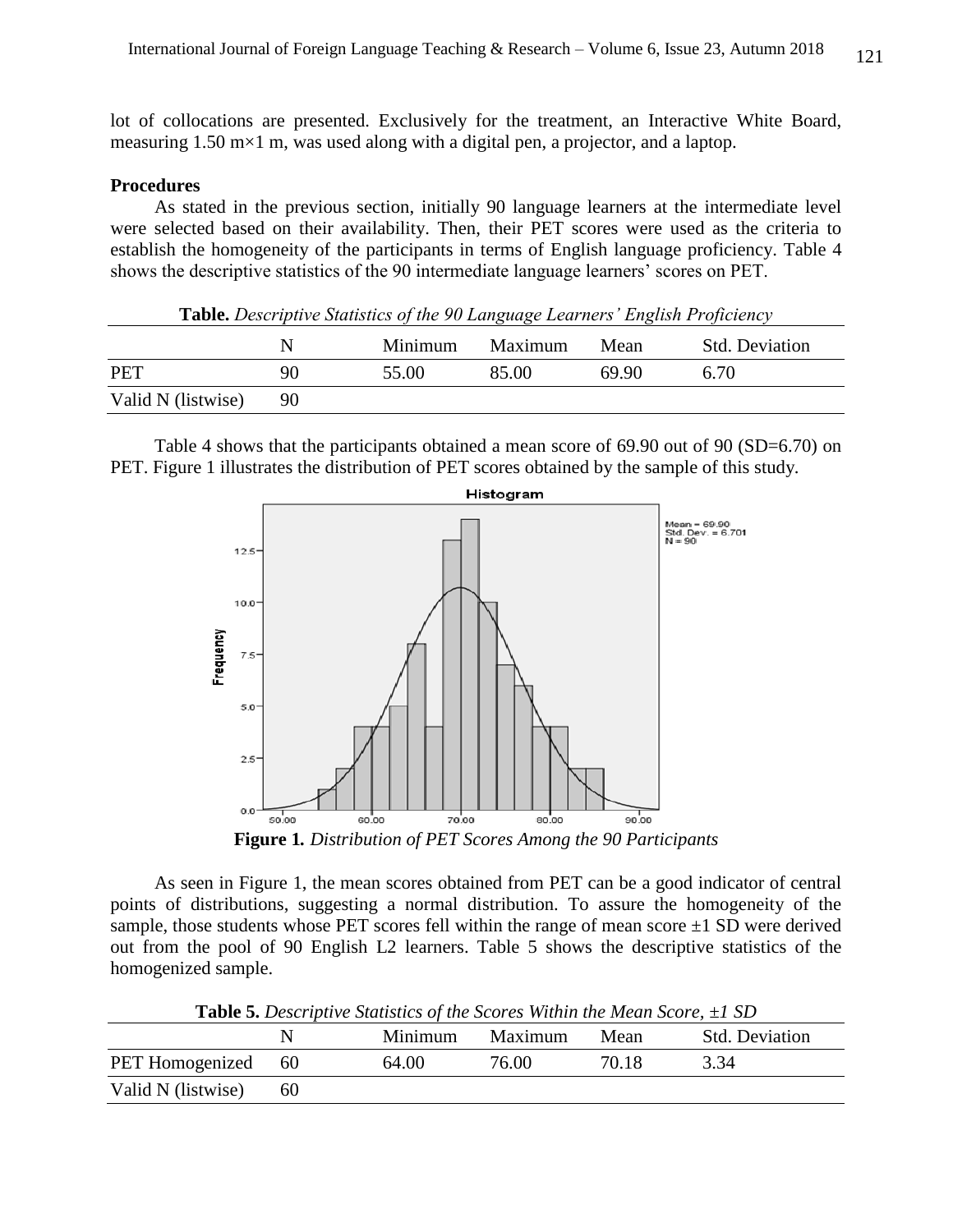According to Table 5, 60 language learners were found homogenized according to their obtained language proficiency scores. Although the mean score of the homogenized sample (M=70.18; SD=3.34) did not differ much from that of the initial pool of learners, the SD was almost half reduced.

After assuring the homogeneity among the participants, they were further randomly divided into two groups of control and experimental. Based on the alphabetical list of the class roll, randomization was done through assigning the first thirty students to the experimental group, and the rest to the control group.

Ten teaching sessions were determined for teaching the 40 selected non-congruent collocations which were taught to both study groups in equal measurement. It is noteworthy that the learners in both groups were equally taught other materials based on the syllabus of the Institute. Moreover, the initial sixty collocations (out of 100 items) which were determined as known collocations were also incorporated into the course for both groups on an equal basis. Therefore, there were about eight collocations taught every session alongside the syllabus of the institute, but the focus of the treatment and the evaluation was only on the 40 non-congruent collocations.

As for the experimental group, the teacher initially briefed the students on the use of the IWB. Then, in each class session, the instructor went through the following stages:

- The four collocations (out of 40) corresponding to the unit under the instruction were written on the board.
- The learners were first encouraged to guess the meaning of the words. The teacher provided examples and clues so that the students were able to guess the meaning of the collocations more easily. It should be noted that at this stage the teacher-researcher just gave some verbal encouraging feedback so as to elicit more guesses from the learners.
- The teacher drew the participants' attention to the meaning of those new collocations. Then, he noted down the synonyms of the individual component words of the collocations, using a digital pen.
- The learners were encouraged to work in pairs and groups to guess the meaning of the collocations.
- They came to the whiteboard to write the meaning of the collocations.
- The teacher finally explained the meaning of the collocations and provided further examples.
- In the next session, the learners were encouraged to use the collocations they had already learned in a short passage. They were asked to write about memorable events in their lives and their personal experiences, using those collocations.
- The learners displayed their passages on the whiteboard using the projector. The collocations in each passage were linked to a descriptive meaning so that by clicking on the link the meaning appeared on the whiteboard.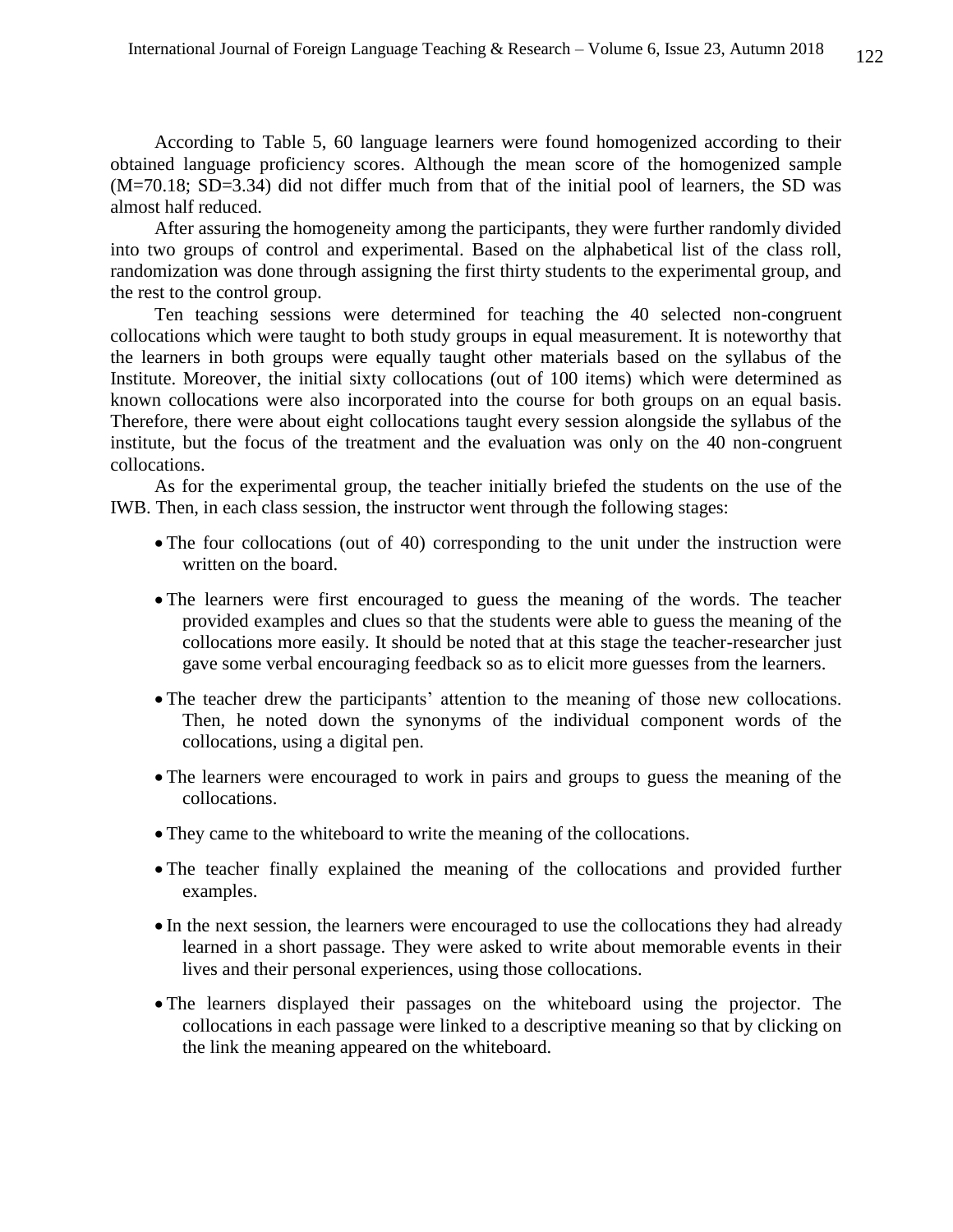As for the control group, the learners were introduced to the non-congruent collocations using the same course material and syllabus as used by the experimental group, and taught by the same teacher. The only difference was that there was no IWB in the control group.

Having finished the 10 sessions in which the 40 unknown collocations were covered, the post-test devised by the researcher was administered to both study groups immediately after the treatment to test their non-congruent collocation performance. In order to measure the retention of the non-congruent collocations, the same test was administered to the participants in both groups after a 15- day interval, the results of which were used to explore the effect of IWB on the collocations retention.

## **Study Design and Analysis**

This quasi-experimental study examined the effect of IWB on the participants' learning and retention of non-congruent collocations. A total of 60 homogenous Iranian EFL learners who were statistically stratified out of a pool of 90 available participants were randomly divided into two study groups. The experimental group received the treatment; i.e., teaching non-congruent collocations using IWB while the control group was taught according to the conventional syllabi.

This study enjoyed different methods of statistical analysis for a number of purposes. First, the validity and reliability of the instruments were assured through statistical processes, such as Independent Samples t-test. Also, descriptive statistics and Pearson Correlation Coefficient assured the homogeneity of the participants. As for the preliminary analysis, such as the normal distribution of the data, Kolmogorov Smirnov was run and finally, aside from descriptive analyses, Levene's test of equality of variances and inferential statistics, like Independent Samples t-test, were used to compare the mean scores and eventually determine whether teaching non-congruent collocations using IWB had any effect on the participants' learning and retention of non-congruent collocations.

## **Results**

#### **Checking for the Normality of Distribution**

Before starting any statistical referential analysis of the data, it deemed necessary to decide on the parametric or non-parametric statistics. The main assumption for the parametric statistic is normality distribution of the data. So, all the data sets related to non-congruent collocation test underwent the check for normality, using Kolmogorov Smirnov test of normality. Table 6 displays the statistics related to the normality test of Kolmogorov Smirnov.

|          |              | Kolmogorov-Smirnov <sup>a</sup> |    |          |
|----------|--------------|---------------------------------|----|----------|
|          | Groups       | <b>Statistic</b>                | Df | Sig.     |
| Posttest | Experimental | .089                            | 30 | $.200*$  |
|          | Control      | .155                            | 30 | .065     |
| Delayed  | Experimental | .121                            | 30 | $.200^*$ |
|          | Control      | .112                            | 30 | $.200*$  |

**Table 6.** *Results of the Test of Normality*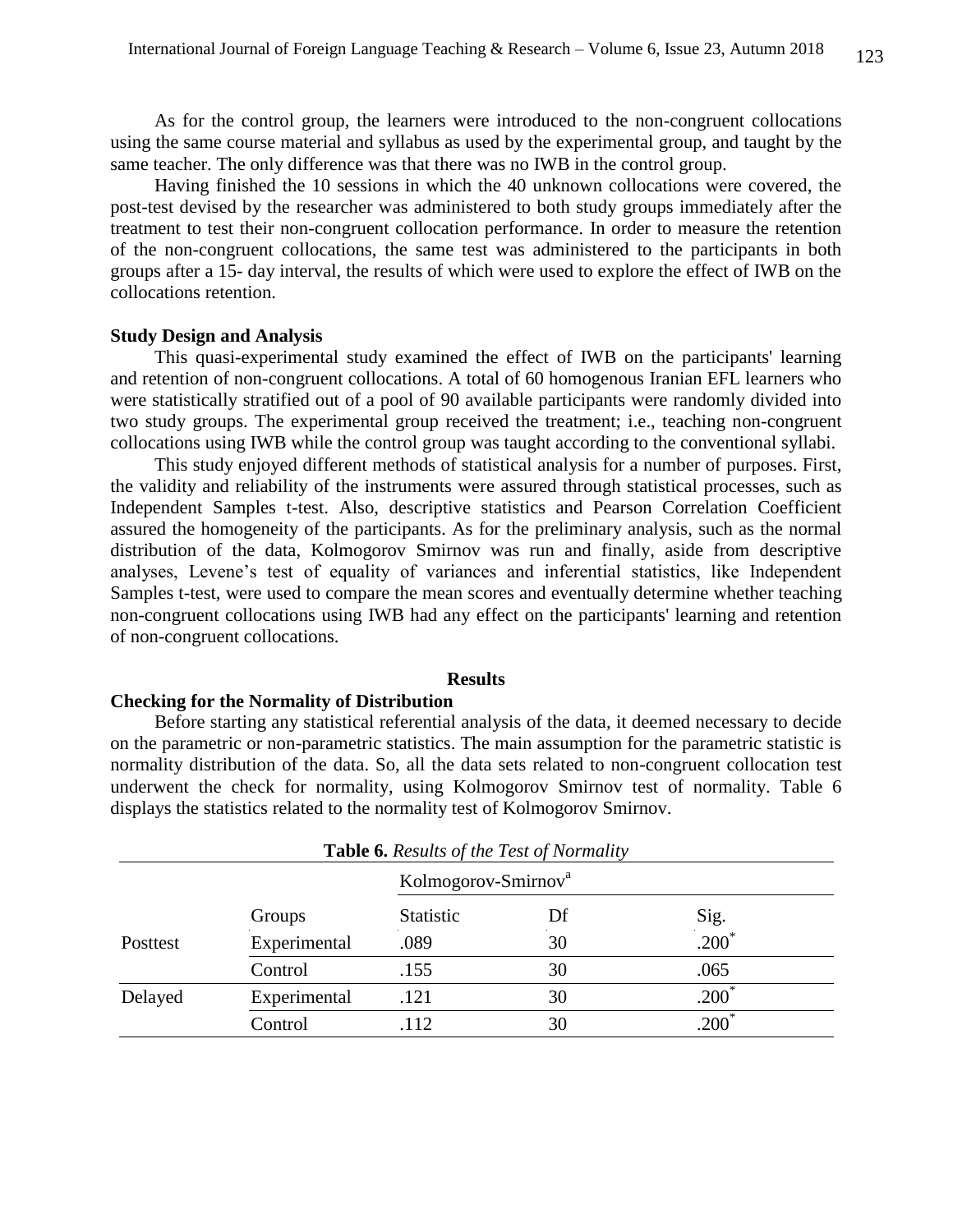Table 6 clearly shows that all the significant levels related to statistical values of Kolmogorov Smirnov test of normality for the scores related to both the posttest and the delayed posttest are greater than the confidence interval of 0.05 which means that all the related data sets enjoy normal distribution. Accordingly, the use of the parametric statistics was quite acceptable.

## **Investigating the First Research Question**

In order to examine the effect of IWB on the learning of non-congruent collocations, it was needed to compare the two study groups' mean scores on the test of the non-congruent test. Table 7 shows the descriptive statistics of the two groups on the posttest.

|           | Groups       |    | Mean  | $\sim$ while it is then there is the second of the state $\sim$ . On the state is the second second second second second second second second second second second second second second second second second second second second<br><b>Std. Deviation</b> | Std. Error Mean |
|-----------|--------------|----|-------|------------------------------------------------------------------------------------------------------------------------------------------------------------------------------------------------------------------------------------------------------------|-----------------|
| Post-test | Experimental | 30 | 27.06 | 3.43                                                                                                                                                                                                                                                       | 0.62            |
|           | Control      | 30 | 24.86 | 3.20273                                                                                                                                                                                                                                                    | 0.58            |

**Table 7***. Descriptive Statistics of the Study Groups on the Posttest*

The results indicate that the experimental group with a mean score of 27.06 (SD=3.43) outnumbered the control group who gained a mean score of 24.86 (SD=3.20). It was not possible to make a firm decision on the significance of such a difference between the two groups; therefore, a t-test was run on the data. Table 8 shows the results of the independent samples t-test between the experimental group and the control group.

|                |                                                 | Levene's<br><b>Test</b> | for         |   |                 | t-test for Equality of Means |                                               |      |            |                     |
|----------------|-------------------------------------------------|-------------------------|-------------|---|-----------------|------------------------------|-----------------------------------------------|------|------------|---------------------|
|                |                                                 | Variances               | Equality of |   |                 |                              |                                               |      |            |                     |
|                |                                                 | $\mathbf{F}$            | Sig.        | t | Df              | $Sig.$ (2-Mean               |                                               | Std. |            | Error95% Confidence |
|                |                                                 |                         |             |   |                 |                              | tailed) Difference Difference Interval of the |      | Difference |                     |
|                |                                                 |                         |             |   |                 |                              |                                               |      |            | Lower Upper         |
|                | Equal<br>variances 0.44 0.50 2.56 58<br>assumed |                         |             |   |                 | 0.01                         | 2.20                                          | 0.85 | 0.48       | 3.91                |
| Posttest Equal | variances<br>not<br>assumed                     |                         |             |   | 0.56 57.72 0.01 |                              | 2.20                                          | 0.85 | 0.48       | 3.91                |

**Table 8.** *Results of the Independent Samples t-test Between the Groups*

According to the results of Levene's test of equality of variances, both groups had equal variances in their scores ( $p > 0.05$ ), based on which the researcher assumed equal variances for the two groups. The results of the t-test showed that the significant level was smaller than the confidence interval of 0.05, indicating significant differences between the experimental and the control in terms of non-congruent collocation scores. Besides, based on the calculated effect size of 0.10, suggesting a fairly large effect (Cohen, 1988), it can be stated that 10 percent of variance in collocation learning is explained by the effect of IWB. Therefore, it is concluded that since the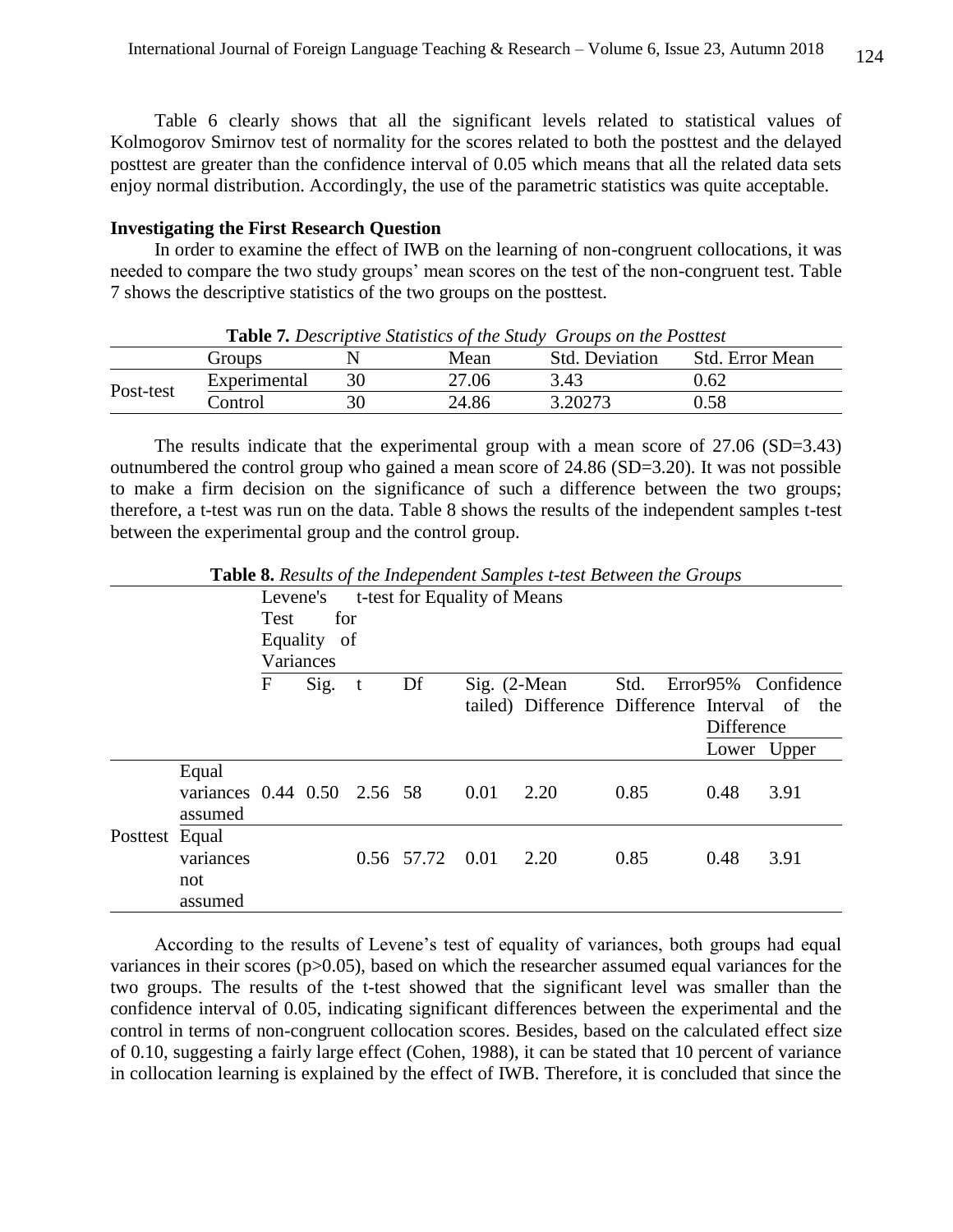experimental group obtained a significantly higher mean score on the posttest, the use of IWB was found more effective for learning non-congruent collocation than the traditional instruction.

## **Investigating the Second Research Question**

To measure the retention of collocation after the treatment, the same test of non-congruent collocations was administered to both experimental and control groups 15 days after the first administration. In order to examine if there were any significant differences between the study groups in terms of retention of non-congruent collocations, the groups' scores on delayed posttest were compared. Table 9 shows the descriptive statistics of the two groups on collocation delayed posttest.

Groups N Mean Std. Deviation Std. Error Mean Delayed Experimental 30 25.13 4.24 0.77 Control 30 22.73 4.69 0.85

**Table 9.** *Descriptive Statistics of the Study Groups on the delayed Posttest*

The obtained data show that the experimental group had a mean score of 25.13 (SD=4.24) while the control group obtained a mean score of 22.73 (SD=4.39). In order to gain confidence whether such a difference was significant, the independent samples t-test was run. Table 10 shows the results.

|         |             |                     |           |      | Posttest |         |                              |      |                                  |                 |
|---------|-------------|---------------------|-----------|------|----------|---------|------------------------------|------|----------------------------------|-----------------|
|         |             | Levene's            |           |      |          |         | t-test for Equality of Means |      |                                  |                 |
|         |             | <b>Test</b>         | for       |      |          |         |                              |      |                                  |                 |
|         |             | Equality            | of        |      |          |         |                              |      |                                  |                 |
|         |             | Variances           |           |      |          |         |                              |      |                                  |                 |
|         |             | $\mathbf F$         | Sig. T    |      | Df       | Sig.    | Mean                         |      | Std. Error95%                    |                 |
|         |             |                     |           |      |          | $(2 -$  |                              |      | Difference Difference Confidence |                 |
|         |             |                     |           |      |          | tailed) |                              |      |                                  | Interval of the |
|         |             |                     |           |      |          |         |                              |      | Difference                       |                 |
|         |             |                     |           |      |          |         |                              |      | Lower Upper                      |                 |
|         |             | Equal variances0.07 | 0.78 2.07 |      | 58       | 0.04    | 2.40                         | 1.15 | 0.08                             | 4.71            |
|         | assumed     |                     |           |      |          |         |                              |      |                                  |                 |
| Delayed |             | Equal variances     |           | 2.07 | 57.42    | 0.04    | 2.40                         | 1.15 | 0.08                             | 4.71            |
|         | not assumed |                     |           |      |          |         |                              |      |                                  |                 |

**Table 10.** *Results of the Independent Samples t-test for the Study Groups' Scores on the Delayed* 

Levene's test of equality of variances (see Table 10) indicates that both groups had equal variances in delayed collocation scores  $(p>0.05)$ . The results of the t-test show significant differences between the experimental and control groups in terms of collocation retention (P≤0.05). The calculated effect size of 0.06 suggests a moderate effect (Cohen, 1988). In other words, 6.88 percent of the variance in retention is explained by the effect of IWB. Thus, such a result is suggestive of the effective use of the IWB for the retention of non-congruent collocations, as compared to the traditional instruction.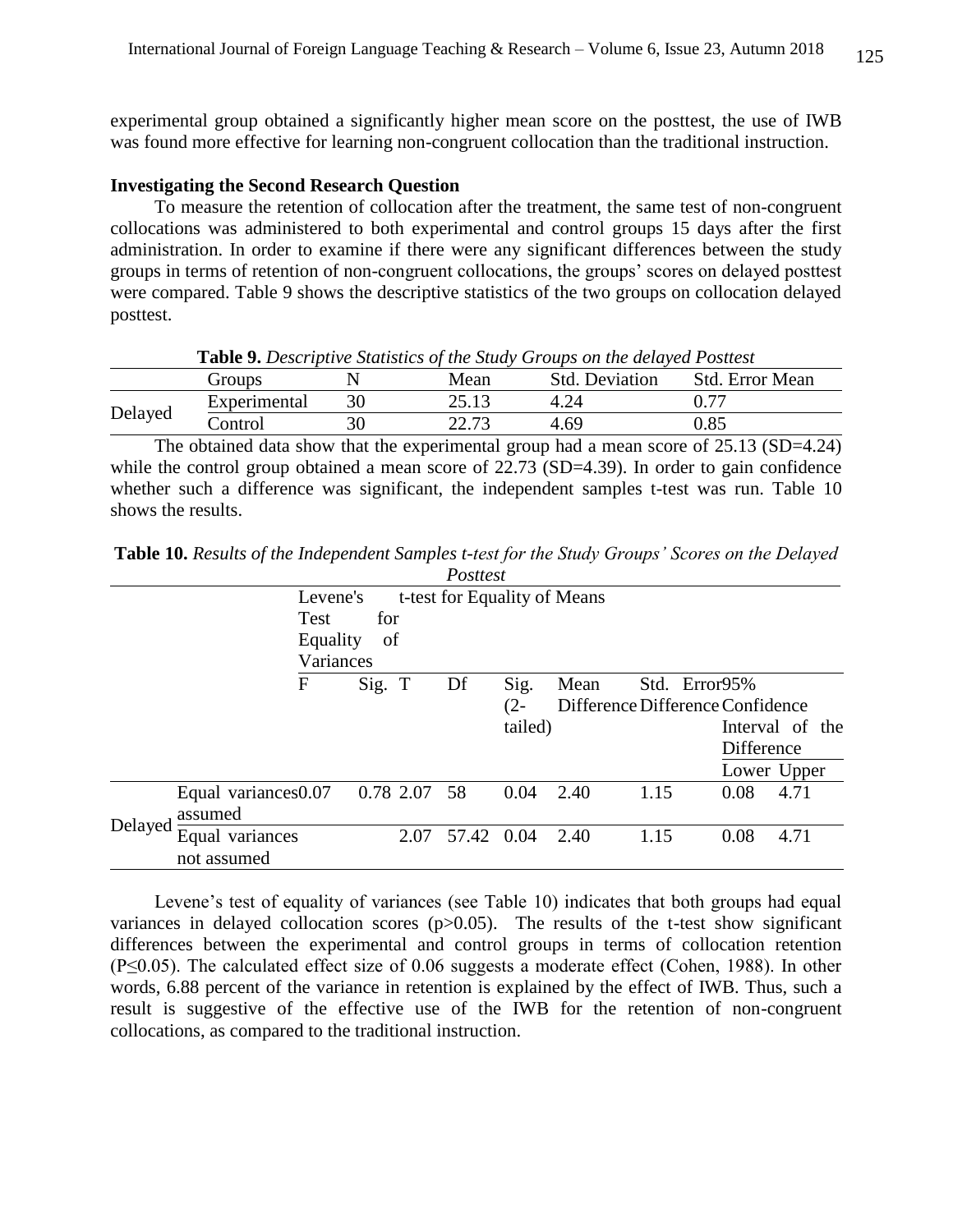## **Discussion and Conclusion**

It can be concluded from the results that the IWB can be positively used to enhance the learning and retention of non-congruent collocations by Iranian EFL learners. The findings suggest that the null hypothesis set forth in the present study was rejected in that the notion of interactivity involved in the IWB could bring about the same desirable conditions for learning which have been the center of attention of the recent socio-cognitive theoretical frameworks, like social constructivism. In fact, the findings of the current study provide support for Beatty and Nunan (2004) who addressed the contribution of modern technology to alternative modes of constructivism in education. More specifically, the researchers came to agree with Hall and Higgins (2005) who stated that the IWB has actually improved the quality of educational technologies by enhancing interactivity.

As informed by the theoretical and empirical literature of the field (e.g. Glover et al., 2007; Kennewell & Beauchamp, 2007; Levy, 2002; Somekh et al., 2007), it is also concluded that the contribution of the IWB to such success can be explained by the fact that the new educational technologies attract learners' attention by getting them engaged in a lively and exciting learning environment, causing collaboration, raising concentration and triggering creativity on the part of the learners. As once pointed out by Reid (2002), the creativity brought about as an integration of technology would ultimately lead to more efficient learning and retention.

The positive effect of the implementation of the IWB on the learning and retention of collocations is in line with the body of literature on IWB and language learning, suggesting the effectiveness of the IWB in various aspects of language pedagogy (e.g. Brown, 2003;; Levy, 2002), as well as on learners from a variety of linguistic backgrounds (e.g. Toscu, 2013; Venezky, 2004; Wiebe & Kabata, 2010). As a matter of fact, such results conform to the ideas set forth by Conklin and Schmitt (2008) and Hill (2000) who refer to collocations as prefabricated chunks which play the role of the facilitator of the cognitive process, reducing the volume of the cognitive demand. And the findings of this study suggest that such a role is even reinforced when the medium of instruction; i.e. the IWB, as a means of interaction, is intervened in the process of learning collocations.

Additionally, one may conceive that the IWB was plausibly attractive for the participants of this study who belong to the age group of young adults. Such students are more likely to be involved in working with and taking pleasure in technology in their daily life. Therefore, the use of new technologies in the classroom can be quiet appealing to them and engage them more in the learning process. It may be concluded that even reluctant students were more willing to engage in the activities when they used the IWB. As a result, these students outperformed those who were deprived of such excitement in their lessons.

The excitement and engagement developed through the use of the IWB can be linked to more concentration and consequently more effective learning. Attention has a particular role in SLA and some scholars, such as Schmidt (2000), suggest that attention and noticing are necessary for learning to take place. According to Schmidt (2001, p. 30), "people learn about the things that they attend to and do not learn much about the things they do not attend to". His Noticing Hypothesis suggests that it is through noticing that the condition is provided for converting "input" into "intake" whereas subliminal language learning may not lead to success.

Finally, the present study outlines a new approach to the strategy of teaching non-congruent collocations. Based on the results of this study, the incorporation of the IWB in language teaching curriculum is highly recommended. EFL teachers are encouraged to take advantage of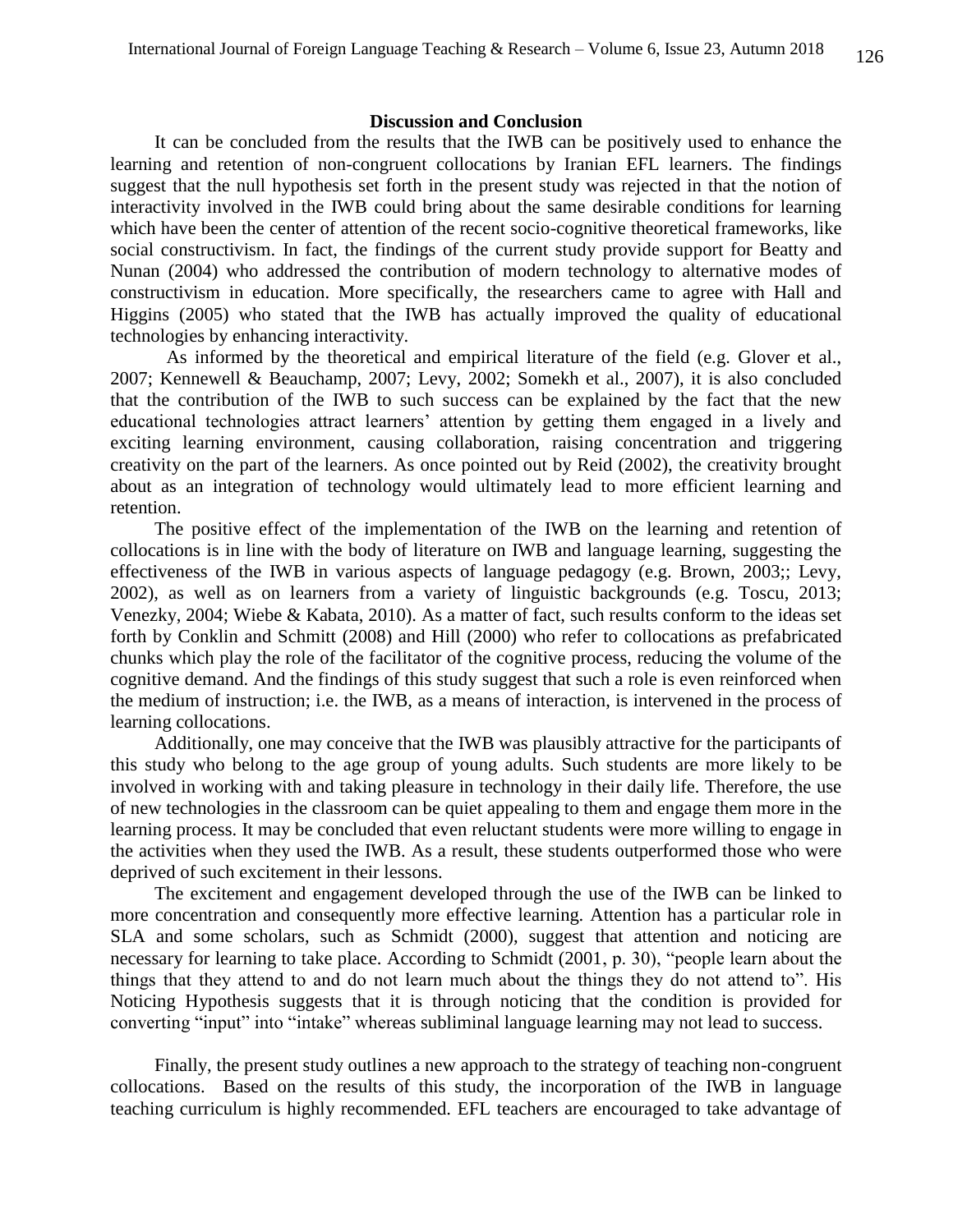the IWB techniques in teaching L2 vocabularies and collocations. In the same veins, it is of benefit to design training programs on the integration of the IWB for pre-service and in-service L<sub>2</sub> teachers. In respect to this, the treatment procedure, proposed by this study, may contribute to the L2 pedagogy. It can be potentially used for developing and improving learners' vocabulary and collocations.

## **References**

Armstrong, V., Barnes, S., Sutherland, R., Curran, S., Mills, S., & Thompson, I. (2005). Collaborative research methodology for investigating teaching and learning: the use of interactive whiteboard technology. *Educational review, 57*(4), 457- 469.

Bahns, J., & Eldaw, M. (1993). Should we teach EFL students collocation? *System, 21*(1), 104-114.

Bardovi-Harlig, K. (2002). A new starting point? Investigating formulaic use of an input in future expression. *Studies in Second Language Acquisition, 24*(1), 189-198.

Brown, S. C. (2003). Interactive whiteboards in education. Joint Information Systems Committee Technology Centre. Retrieved from [http://www.jisc.ac.uk/uploaded\\_](http://www.jisc.ac.uk/uploaded_documents/Interactivewhiteboards.pdf) [documents/Interac](http://www.jisc.ac.uk/uploaded_documents/Interactivewhiteboards.pdf) tivewhite boards.pdf.

Conklin, K., & Schmitt, N. (2008). Formulaic sequences: Are they processed more quickly than non-formulaic language by native and nonnative speakers? *Applied Linguistics, 29*(1), 72– 89.

Dhindsa, H., & Emran, S. (2006). *Use of the interactive whiteboard in constructivist teaching for higher student achievement.* Paper presented at the Proceedings of the Second Annual Conference for the Middle East Teachers of Science, Mathematics, and Computing, (pp. 175-188). Abu Dhabi. Retrieved from [http://citeseerx.ist.psu.edu/viewdoc/ download?](http://citeseerx.ist.psu.edu/viewdoc/%20download?%20doi:10.1.1.%20100.%202093&rep=rep1&type=pdf) 

Ellis, R. (2008). *The study of second language acquisition* (2<sup>nd</sup> ed.). Oxford: Oxford University Press.

Gasciogne, C. (2006). Toward an understanding of incidental input enhancement in computerized L2 environments. *CALICO Journal, 24* (1), 147-162.

Gass, S. M., & Selinker, L. (2008). *Second Language Acquisition: An Introductory Course (3rd Edition).* New York: Routledge/Taylor Francis.

Glover, D., & Miller, D. (2007). Leading changed classroom culture--the impact of interactive whiteboards. *Management in Education, 21*(3), 21-24.

Granger, S. (1998). Prefabricated patterns in advanced EFL writing: Collocation and formulae. In A. P. Cowie (Ed.), *Phraseology* (pp. 145-160). Oxford: Oxford University Press.

Hall, I., & Higgins, S. (2005). Primary school students' perceptions of interactive

white-boards. *Journal of Computer Assisted Learning*, *21*(2), 102-117.

Hill, J. 2000. Revising priorities: From grammatical failure to collocational success. In M. Lewis (Ed), *Teaching collocation* (pp. 47-69). London: Heinle, Cengage Learning.

Howarth, P. (1998). Phraseology and second language proficiency. *Applied Linguistics, 19*(1), 24-44.

Hsu, J. T., & Chiu, C. Y. (2008). Lexical collocations and their relation to speaking proficiency of college EFL learners in Taiwan. *Asian EFL Journal, 10*(1), 181-204.

Kennewell, S., & Beauchamp, G. (2007). The features of interactive whiteboards and their influence on learning. *Learning, Media, & Technology, 32*(3), 227-241. doi:10.1080/17439880701511073.

Khabiri, M., & Pakzad, M. (2012). The effect of teaching critical reading strategies on EFL learners' vocabulary retention. *Journal of Teaching Language Skills, 31*(1), 73-106.